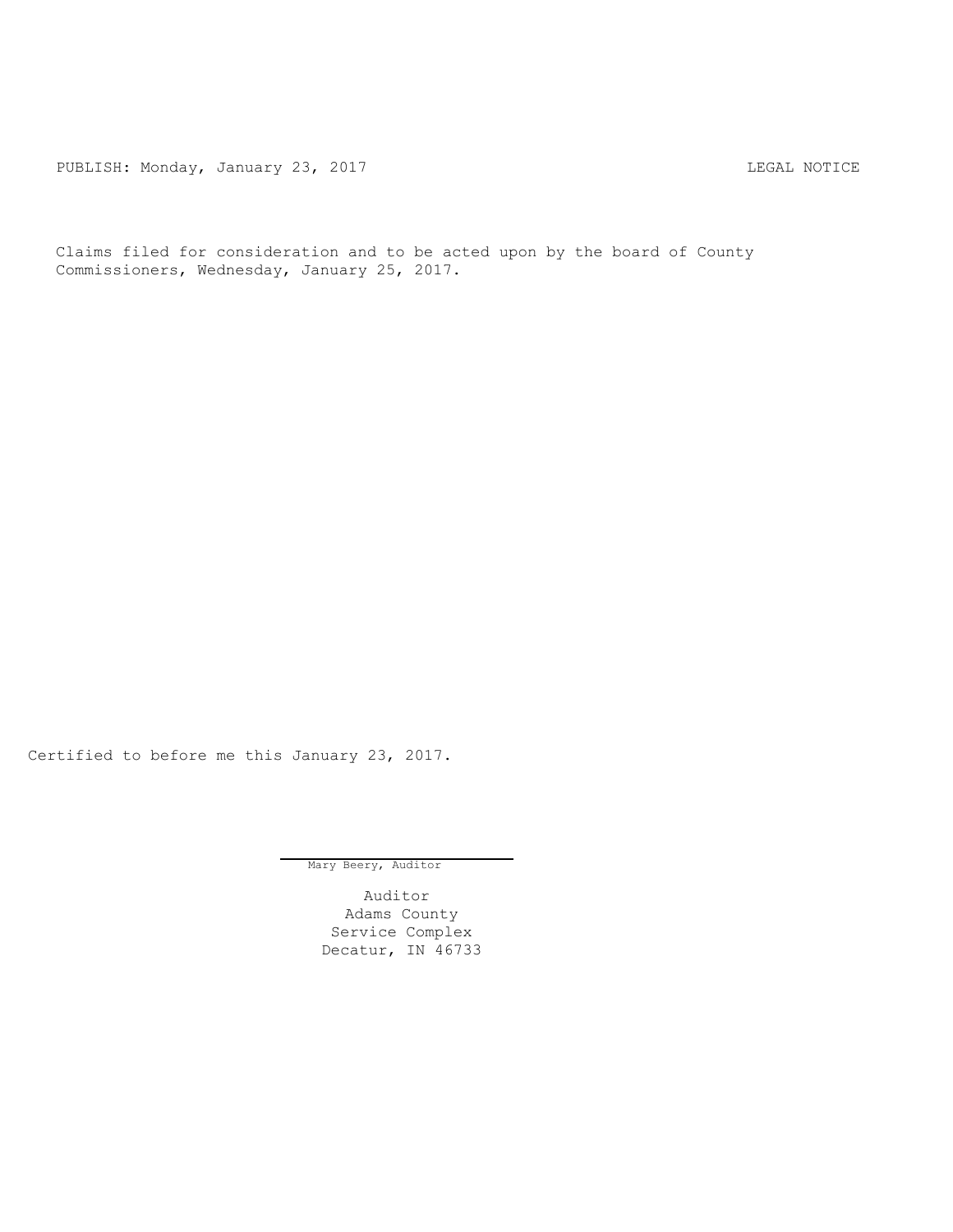

## **Claims Docket for Newspaper Adams County, Indiana**

## For Period: **12/28/2016** to **1/10/2017**

*313 W. Jefferson St. Decatur, IN 46733 (219) 724-2600*

## Date Claims to be Paid: **1/25/2017**

| <b>Vendor</b>                           | <b>Amount</b> | <b>Vendor</b>                            | Amount    |
|-----------------------------------------|---------------|------------------------------------------|-----------|
| Indiana Michigan Power                  | 12,146.98     | Berne Police Department                  | 304.00    |
| <b>Berne Witness</b>                    | 154.71        | Suburban Propane LP                      | 263.50    |
| Brateman's, Inc.                        | 28.99         | <b>BSN</b> Sports Inc                    | 1,224.47  |
| Chet's Pest Control                     | 30.00         | Cintas Location #338                     | 54.35     |
| City Of Berne                           | 1,200.00      | City Of Decatur                          | 635.87    |
| Decatur True Value                      | 34.90         | Computer Systems, Inc.                   | 7,005.79  |
| Decatur Chamber Of Commerce             | 15.00         | Decatur Daily Democrat                   | 40.26     |
| Downing & Glancy Funeral Home           | 500.00        | Gordon Food Service                      | 1,613.96  |
| Grimm's Auto                            | 132.86        | Haggard-Sefton & Hirschy Funeral Home    | 200.00    |
| I.C.O. Training Fund                    | 16.00         | Indiana State Coroners Association       | 450.00    |
| Kiess Electric                          | 7,115.40      | Mark S. Gresla, MD                       | 420.25    |
| Nipsco                                  | 6,897.00      | Portland Motor Parts, Inc                | 174.36    |
| Quill Corporation                       | 370.59        | Roto-Rooter                              | 125.00    |
| St. Joseph Health Systems, LLC          | 962.53        | Treasurer of Adams County                | 53.88     |
| West Payment Center                     | 1,005.63      | Zwick And Jahn Funeral Home              | 300.00    |
| Central Indiana Hardware                | 27,098.41     | Miller, Burry & Brown, P.C.              | 384.15    |
| Adams County Automotive Supply, Inc.    | 318.12        | Assoc. of IN Prosecuting Attorneys, Inc. | 600.00    |
| Bank Of Geneva                          | 456.17        | Waste Management                         | 590.47    |
| B Secure Alarm Systems, Inc.            | 11,956.42     | Lehman Auto Sales                        | 97.50     |
| Don Myers Plumbing                      | 836.49        | Youth Opportunity Center, Inc            | 2,240.00  |
| Indiana County Home Association         | 50.00         | Zurcher's Best-One Tire & Auto Care, Inc | 123.00    |
| Kristina Nichols                        | 75.75         | Braun's Garage, Inc.                     | 166.72    |
| Harvest Land Co-op                      | 5,439.15      | Koorsen Fire and Security, Inc.          | 202.60    |
| Adams County Truck Repair, Inc.         | 576.21        | <b>Fastenal Company</b>                  | 33.94     |
| Adams County Sheriff's Department       | 191.00        | <b>ERS</b> Wireless Communications       | 1,620.90  |
| VoMac Trucks Sales & Service            | 23.86         | Michael G. Werling                       | 665.00    |
| Troyer's Market LLC                     | 1,402.64      | Kimberly A. Jackson                      | 1,930.75  |
| McKesson Medical - Surgical             | 516.01        | Hiram J. Hash & Sons, Inc.               | 97.75     |
| Allen County Juvenile Center            | 1,500.00      | Forms Management Group, Inc.             | 272.46    |
| Deborah A. Schantz                      | 49.40         | <b>Stationair's Express</b>              | 4,522.79  |
| Karla Marbach                           | 49.04         | Microvote General Corporation            | 12,000.00 |
| John August                             | 42.56         | Nussbaum Mechanical, LLC                 | 2,903.90  |
| <b>FlexPAC</b>                          | 16,879.52     | Indiana Clerk's Association              | 450.00    |
| Commonwealth Engineers, Inc.            | 7,240.51      | Decatur Ace Hardware                     | 104.65    |
| First Response                          | 58.74         | O'Reilly Auto Parts                      | 207.02    |
| Carnall, Andrews & Crell, P.C.          | 163.10        | Corrisoft                                | 433.25    |
| Central Customer Charges                | 330.49        | 3M Electronic Monitoring                 | 1,832.75  |
| Indigital Telecom                       | 4,312.87      | Priority Engineering, LLC                | 2,495.00  |
| Star Insurance Agency                   | 2,440.00      | Travelers                                | 2,233.68  |
| <b>Advance Auto Parts</b>               | 53.98         | <b>Allstar Communications</b>            | 287.50    |
| Gerber & Company Foods, LLC             | 440.00        | Commercial Filter Service, Inc.          | 81.13     |
| John Deere Financial                    | 37.43         | Troyer Brothers, Inc.                    | 37.24     |
| Forensic and Pathology Consultants, LLC | 5,250.00      | Patricia Gonzalez                        | 11.68     |
| AccessLine Communications               | 204.88        | U.S. Aggregates Inc.                     | 16,226.33 |
| Kristina A. Nichols/Cans for CoPays     | 76.39         | Llama Corporation                        | 7,826.75  |
| WatchGuard Video                        | 5,020.00      | Healthcare Waste Management, Inc.        | 50.00     |
| Electronic Strategies, Inc.             | 52,684.91     | Jessica Nix                              | 1,020.76  |
| Allen County Police Department          | 100.00        | <b>Element Materials Technology</b>      | 40.00     |
|                                         |               |                                          |           |